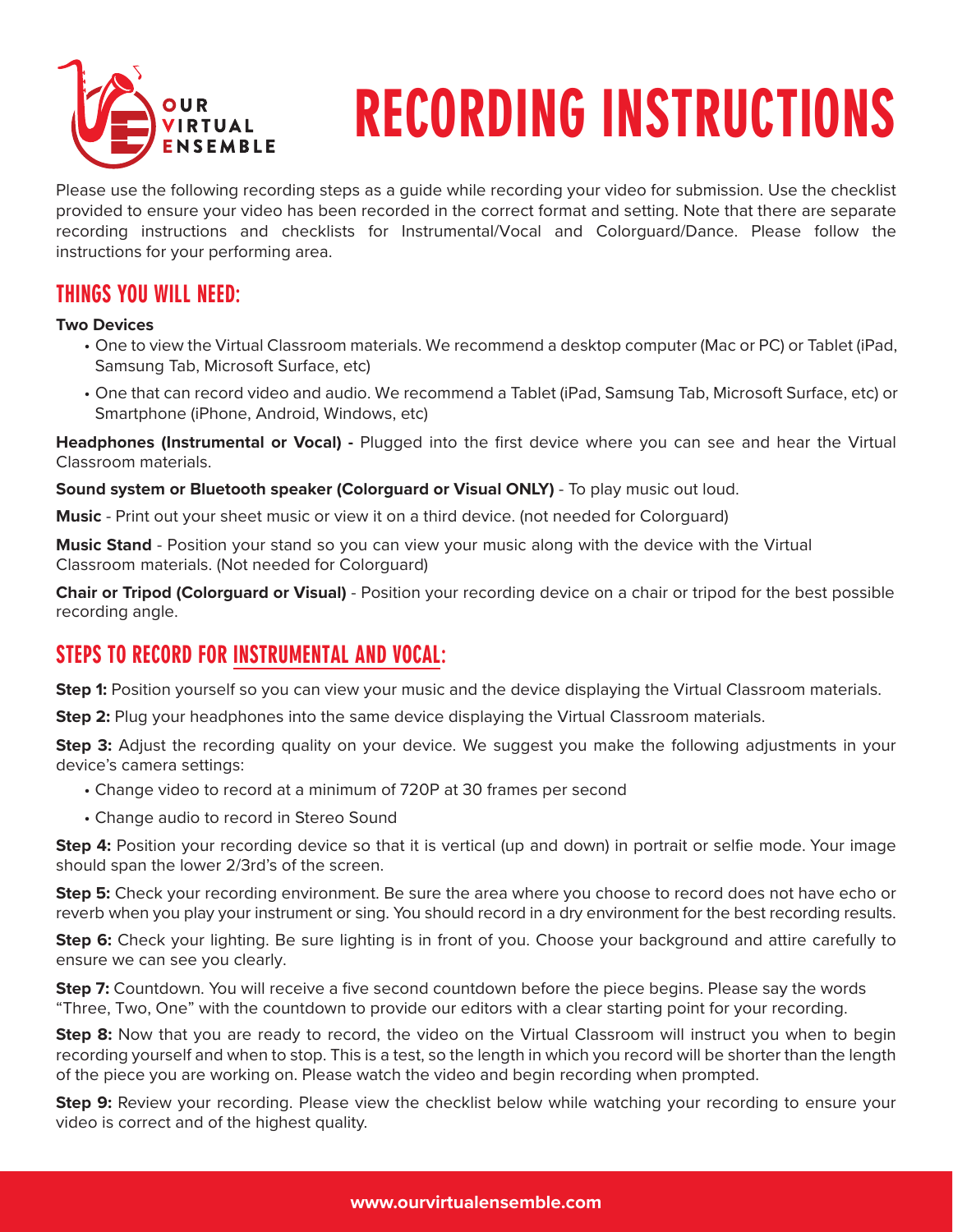

## RECORDING INSTRUCTIONS

#### STEPS TO RECORD FOR COLORGUARD OR VISUAL (CONDUCTING):

**Step 1:** Position your first device so you are able to hear the audio playing from the recording video when performing. Using a sound system or Bluetooth speaker is recommended. \*Please make sure the audio from the recording video is picked up by your recording device as well.

**Step 2:** Adjust the recording quality on your device. We suggest you make the following adjustments in your device's camera settings:

- Change the video to record at a minimum of 720P at 30 frames per second
- Change the audio to record in Stereo Sound

**Step 3:** Position your recording device so that it is vertical, in portrait or selfie mode (preferably near your first device). It is recommended that your recording device is on a chair, tripod, music stand, or table; not on the floor or held by another person.

**Step 4:** Ensure that your recording device will capture all of the choreography, work, equipment, hands, baton you use. It is recommended that you mark a dot or area on the ground for you to stay inside/near in order to be captured by the recording device for the entire length of your performance.

**Step 5:** Check your lighting. Be sure lighting is in front of you. Choose your background and attire carefully to ensure we can see you, your work, choreography, or conducting clearly.

**Step 6:** Countdown. You will receive a five second countdown before the piece begins. Please say the words

"Three, Two, One" with the countdown to provide our editors with a clear starting point for your recording.

**Step 7:** Now that you are ready to record, the video instructions on the Virtual Classroom will instruct you when to begin recording yourself and when to stop. This is a test, so the length in which you record will be shorter than the length of the piece you are working on. Please watch the video and begin recording when prompted.

**Step 8:** Review your recording. Please view the checklist below while watching your recording to ensure your video is correct and of the highest quality.

### CONDUCTORS

Please also refer to the OVE Recording Instructions for Conductors PDF supplied by spencer@ourvirtualensemble.com